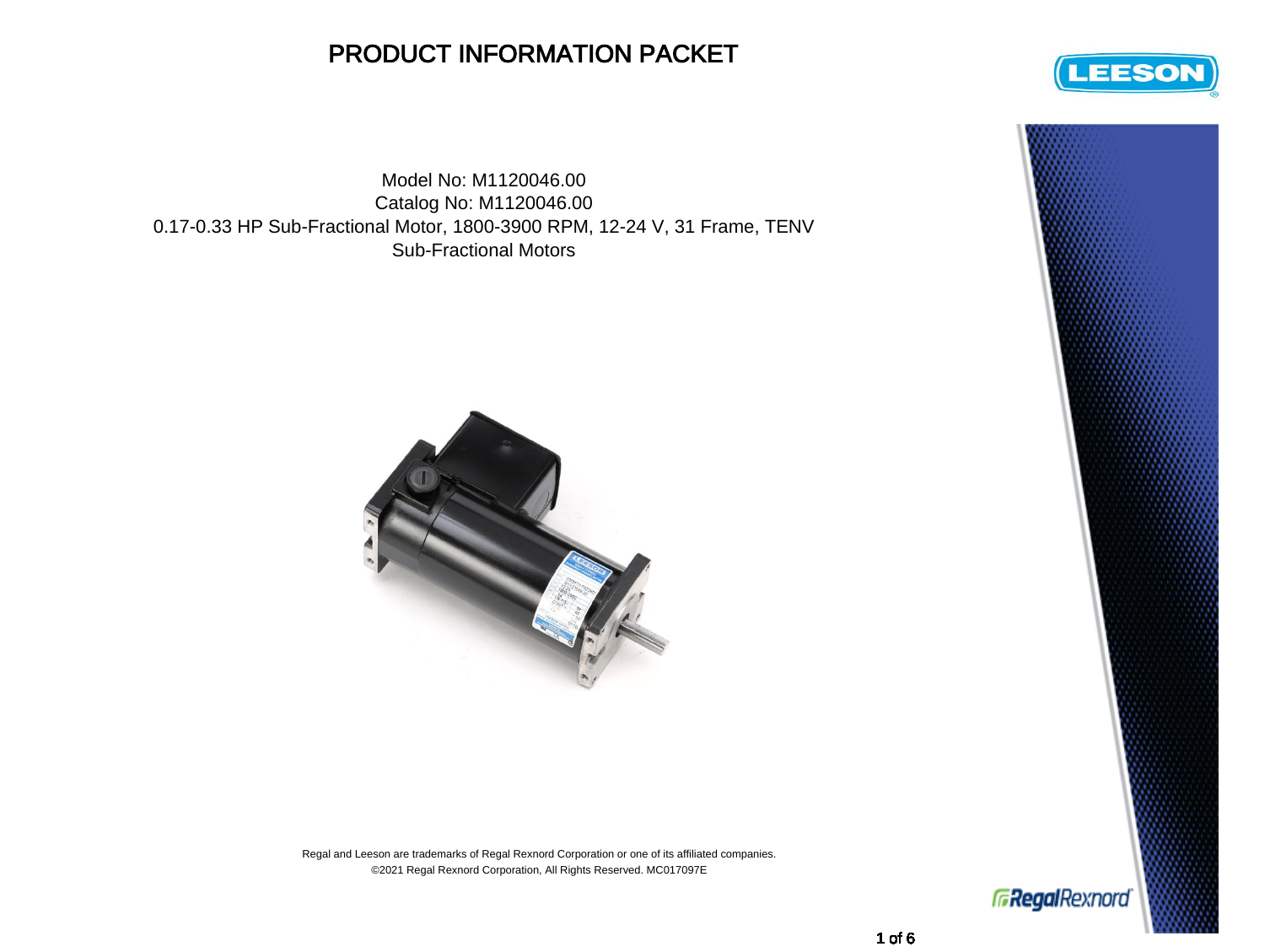Product Information Packet: Model No: M1120046.00, Catalog No:M1120046.00 0.17-0.33 HP Sub-Fractional Motor, 1800-3900 RPM, 12-24 V, 31 Frame, TENV

## **LEESON**

## Nameplate Specifications

| Output HP                  | 0.17-0.33 Hp                           | Output KW                 | 0.13-0.25 kW |  |
|----------------------------|----------------------------------------|---------------------------|--------------|--|
| Voltage                    | 12-24 V                                | Current                   | 14.0 A       |  |
| Speed                      | 1800-3900 rpm                          | Service Factor            |              |  |
| Efficiency                 | 72.8%                                  | Duty                      | Continuous   |  |
| <b>Insulation Class</b>    | F.                                     | Frame                     | 31           |  |
| Enclosure                  | <b>Totally Enclosed Non Ventilated</b> | <b>Thermal Protection</b> | No           |  |
| <b>Ambient Temperature</b> | 40 °C                                  | Drive End Bearing Size    | 6201-13      |  |
| Opp Drive End Bearing Size | 6201-13                                | UL                        | Recognized   |  |
| <b>CSA</b>                 | v                                      | СE                        | v            |  |

## Technical Specifications

| Rotation                  | Reversible | Mounting               | Round             |  |
|---------------------------|------------|------------------------|-------------------|--|
| Overall Length            | 9.45 in    | Frame Length           | 5.50 in           |  |
| <b>Shaft Diameter</b>     | $0.500$ in | <b>Shaft Extension</b> | $1.5$ in          |  |
| Torque                    | 94 OZ-IN   |                        |                   |  |
| <b>Connection Drawing</b> | M1005326   | Outline Drawing        | M1031040-M1120046 |  |

This is an uncontrolled document once printed or downloaded and is subject to change without notice. Date Created:10/07/2021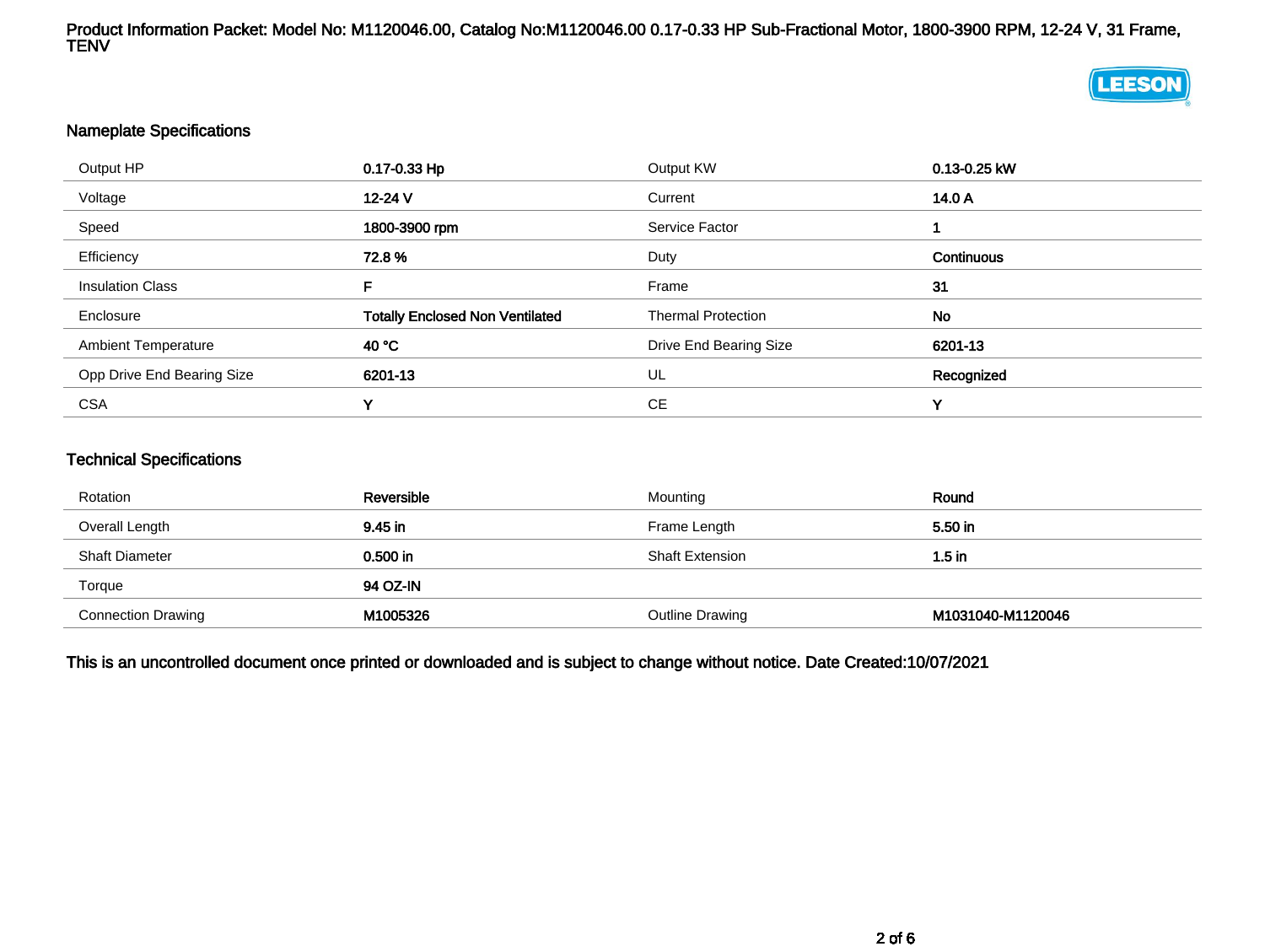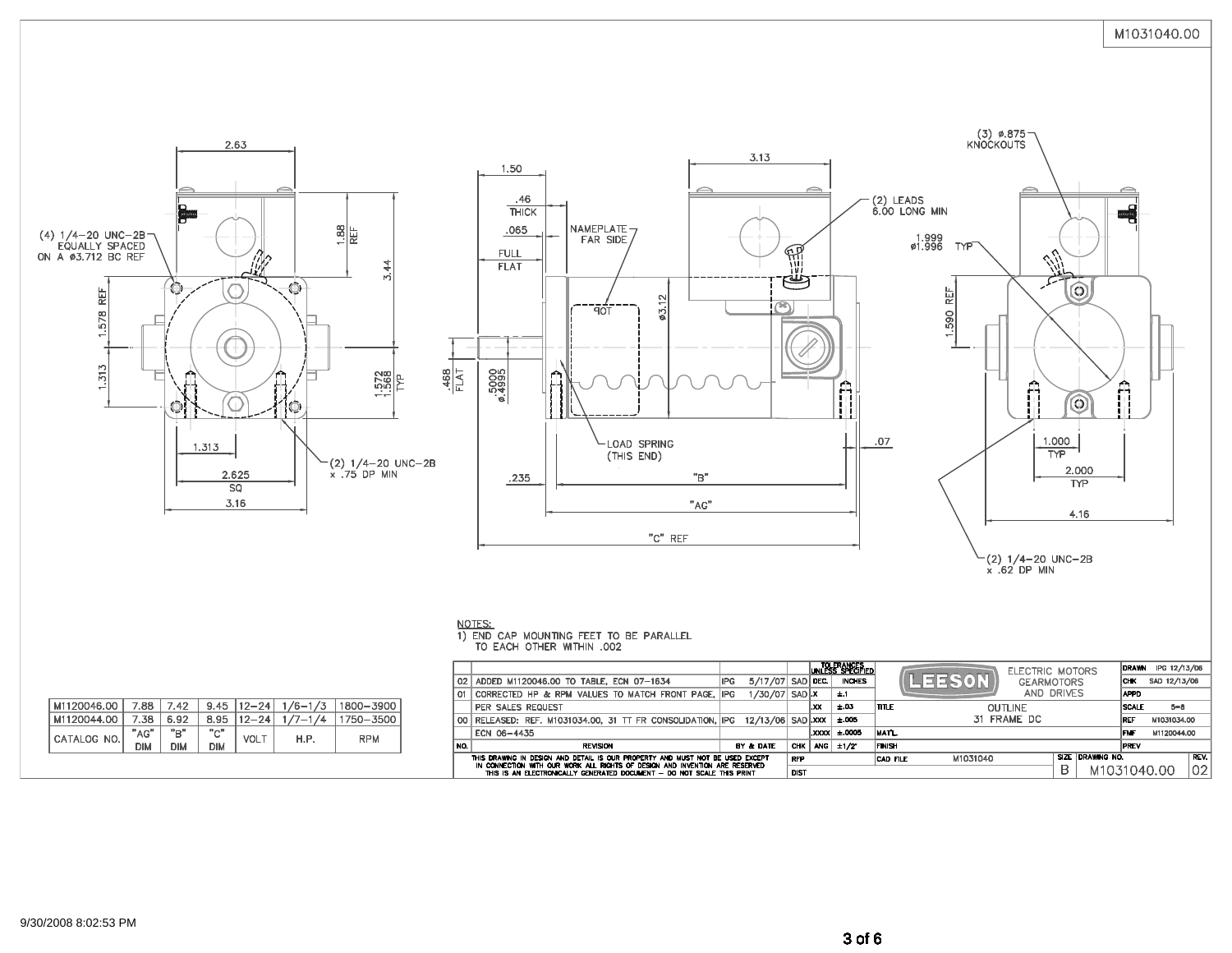|                                                                                                                                                                                                                                                                                                                                     |                                                                                                                                                                    |                   |            |           |                                |                                         |                                                                  | M1005326.01                     |
|-------------------------------------------------------------------------------------------------------------------------------------------------------------------------------------------------------------------------------------------------------------------------------------------------------------------------------------|--------------------------------------------------------------------------------------------------------------------------------------------------------------------|-------------------|------------|-----------|--------------------------------|-----------------------------------------|------------------------------------------------------------------|---------------------------------|
|                                                                                                                                                                                                                                                                                                                                     | EXTERNAL CONNECTIONS FOR CCW ROTATION<br>VEWING LEAD END OF MOTOR WITH RED LEAD<br>POSITIVE (+) AND BLACK LEAD NEGATIVE (--).<br>FOR CW ROTATION REVERSE POLARITY. | z<br>S<br>土       |            |           | TOLERANCES<br>UNLESS SPECIFIED | BLACK LEAD<br><b>RED</b><br><b>LEAD</b> | ಄<br>BLACK LEAD<br>R<br>C<br>U<br><b>LEAD</b><br>P               | MOTORS<br>IPG 12/13/06<br>DRAWN |
|                                                                                                                                                                                                                                                                                                                                     |                                                                                                                                                                    |                   |            | DEC.      | <b>INCHES</b>                  |                                         | ELECTRIC MOTORS<br><b>ILERED AT ALCOHOL</b><br><b>GEARMOTORS</b> | снк<br>SAD 12/13/06             |
|                                                                                                                                                                                                                                                                                                                                     |                                                                                                                                                                    |                   |            | X.<br>.xx | ±.1<br>±.01                    | <b>TITLE</b>                            | AND DRIVES<br>CONNECTION DIAGRAM                                 | <b>APPD</b><br>SCALE<br>$1 = 1$ |
|                                                                                                                                                                                                                                                                                                                                     |                                                                                                                                                                    |                   |            | XXX.      | $\pm.005$                      |                                         |                                                                  | REF<br>M1005321.01              |
|                                                                                                                                                                                                                                                                                                                                     | 00 RELEASED PER 31 TT FR CONSOLIDATION, ECN 06-4435 IPG                                                                                                            | 12/13/06 SAD XXXX |            |           | ±.0005                         | MAT'L.                                  |                                                                  | lfmf.<br>M1120044.00            |
| NO.                                                                                                                                                                                                                                                                                                                                 | <b>REVISION</b>                                                                                                                                                    | BY & DATE         | <b>CHK</b> | ANG       | $±1/2$ <sup>*</sup>            | <b>FINISH</b>                           |                                                                  | PREV                            |
| SIZE DRAWING NO.<br>THIS DRAWING IN DESIGN AND DETAIL IS OUR PROPERTY AND MUST NOT BE USED EXCEPT<br>M1005326<br><b>RFP</b><br>CAD FILE<br>IN CONNECTION WITH OUR WORK ALL RIGHTS OF DESIGN AND INVENTION ARE RESERVED<br>A<br>M1005326.01<br><b>DIST</b><br>THIS IS AN ELECTRONICALLY GENERATED DOCUMENT - DO NOT SCALE THIS PRINT |                                                                                                                                                                    |                   |            |           |                                |                                         |                                                                  | REV.<br>00                      |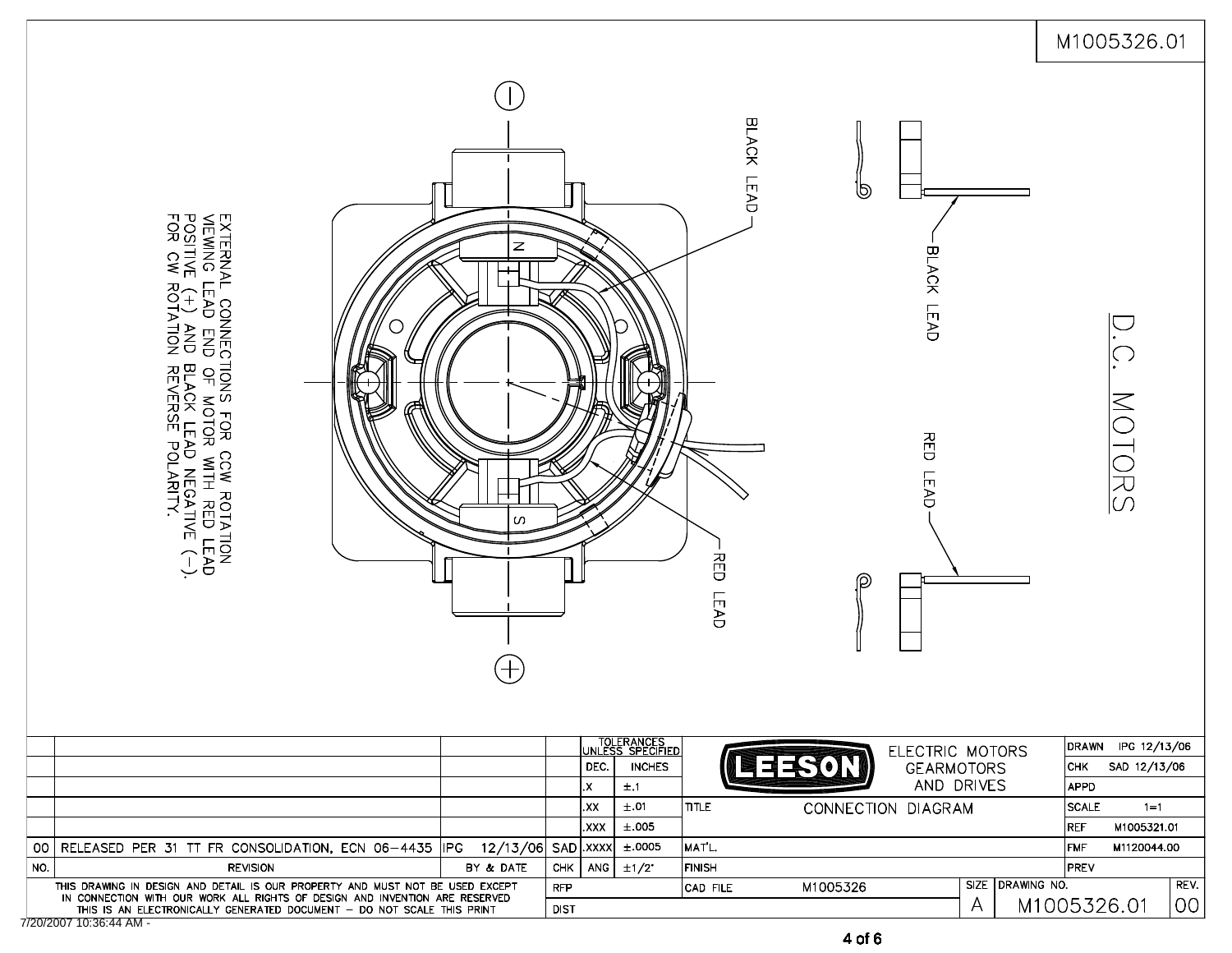